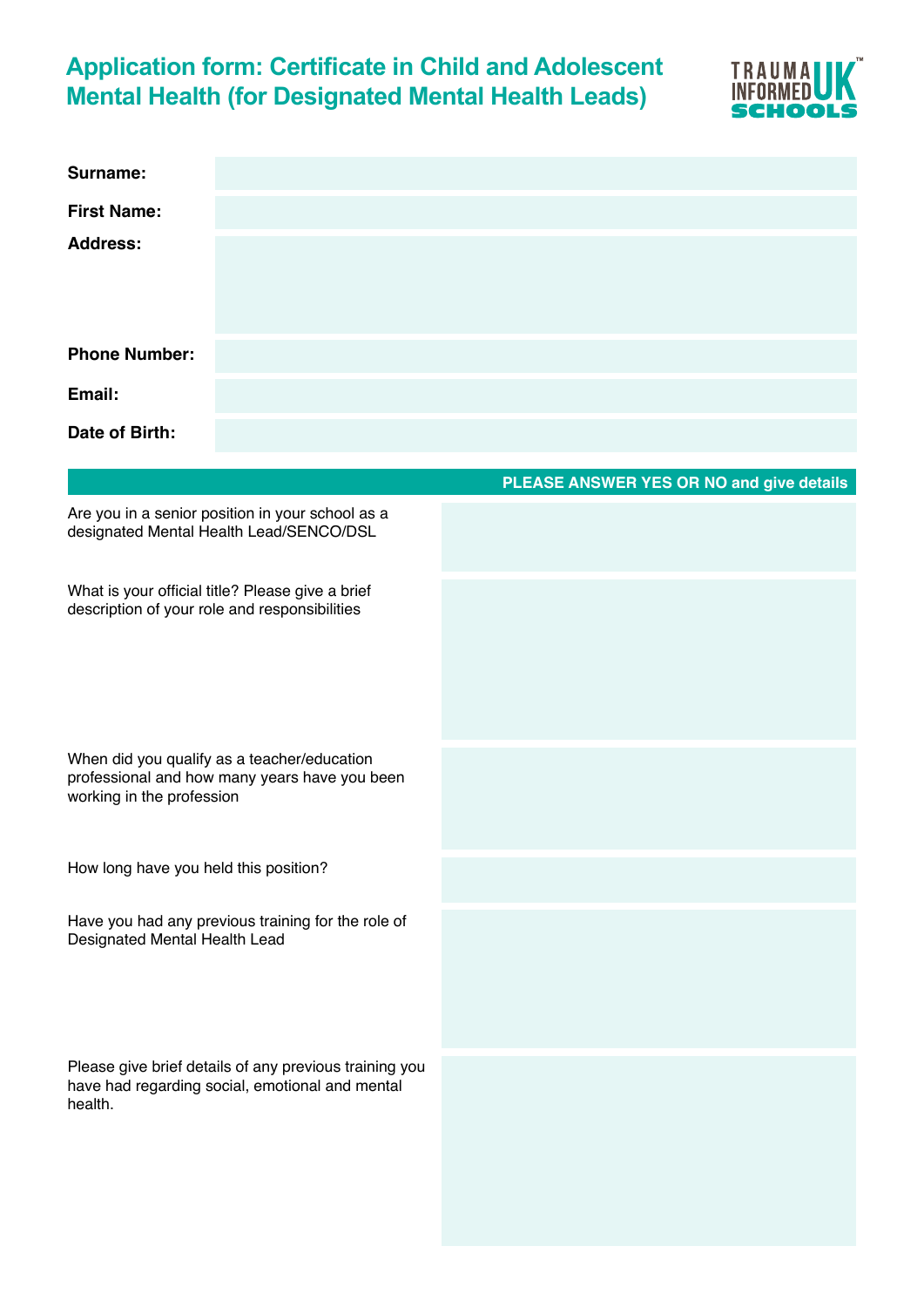| What range of mental health problems are you<br>required to deal with in staff and in students?                                                                        |                           |    |                                        |           |     |                  |
|------------------------------------------------------------------------------------------------------------------------------------------------------------------------|---------------------------|----|----------------------------------------|-----------|-----|------------------|
| Please select the age range of your school and the<br>type of school                                                                                                   | Early Years<br>Mainstream |    | Primary<br><b>Specialist Provision</b> | Secondary | PRU | Post 16<br>Other |
| Please briefly state reason for wishing to attend this<br>course and what you are hoping to gain as a result of<br>the training                                        |                           |    |                                        |           |     |                  |
| Please ask your Head Teacher to complete this<br>section with a supporting statement that the<br>above is an accurate description of your role and<br>responsibilities |                           |    |                                        |           |     |                  |
| Head Teacher to sign and print name                                                                                                                                    |                           |    |                                        |           |     |                  |
| Are you funding this course yourself?<br>If your school/setting is funding your place please<br>state full finance details                                             | Yes                       | No |                                        |           |     |                  |